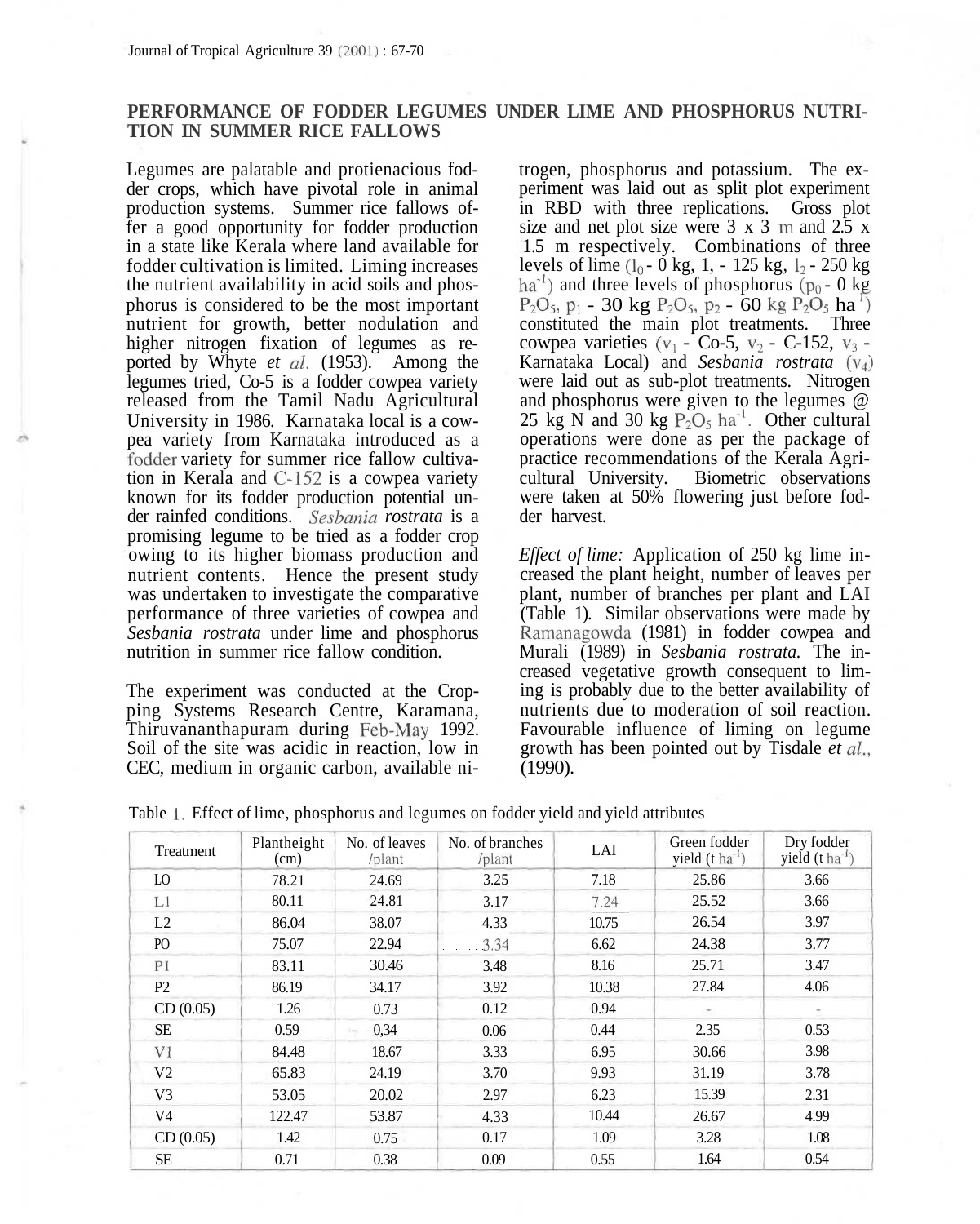| Treatment                     | Plant height<br>(cm) | No. of leaves<br>/plant | No. of<br>branches<br>/plant | LAI   | Green fodder<br>yield $(t \text{ ha}^{-1})$ | Dry fodder<br>yield (t ha <sup>-1</sup> ) |
|-------------------------------|----------------------|-------------------------|------------------------------|-------|---------------------------------------------|-------------------------------------------|
| $l_0v_1$                      | 76.58                | 14.44                   | 2.36                         | 5.09  | 30.99                                       | 3.84                                      |
| $1_0V_2$                      | 66.20                | 22.76                   | 3.93                         | 9.96  | 29.63                                       | 3.24                                      |
| $l_0v_3$                      | 50.96                | 17.16                   | 3.02                         | 5.31  | 15.31                                       | 2.34                                      |
| $1_0v_4$                      | 113.12               | 44.40                   | 3.69                         | 8.38  | 27.53                                       | 5.23                                      |
| 1, v,                         | 85.68                | 17.51                   | 3.11                         | 6.27  | 31.36                                       | 4.28                                      |
| $l_1v_2$                      | 61.41                | 21.96                   | 3.20                         | 9.00  | 33.09                                       | 3.88                                      |
| $l_1v_3$                      | 51.20                | 17.78                   | 2.56                         | 5.58  | 13.09                                       | 1.92                                      |
| $l_1v_4$                      | 122.17               | 42.00                   | 3.82                         | 8.09  | 24.57                                       | 4.57                                      |
| $1.5V_1$                      | 91.18                | 24.07                   | 4.51                         | 9.50  | 29.63                                       | 3.82                                      |
| $l_2v_2$                      | 69.88                | 27.84                   | 3.98                         | 10.83 | 30.86                                       | 4.23                                      |
| $l_2v_3$                      | 57.00                | 25.13                   | 3.33                         | 7.80  | 17.78                                       | 2.68                                      |
| 1 <sub>2</sub> V <sub>4</sub> | 132.11               | 75.22                   | 5.49                         | 14.85 | 27.90                                       | 5.17                                      |
| CD(0.05)                      | 2.46                 | 1.29                    | 0.30                         | 1.88  | $\overline{\phantom{a}}$                    | ÷,                                        |
| <b>SE</b>                     | 1.23                 | 0.65                    | 0.15                         | 0.94  | 2.84                                        | 0.94                                      |
| $p_0v_1$                      | 80.42                | 17.22                   | 3.60                         | 6.07  | 29.26                                       | 4.33                                      |
| $p_0v_2$                      | 57.28                | 19.98                   | 3.60                         | 7.93  | 30.86                                       | 4.36                                      |
| $p_0v_3$                      | 46.73                | 18.69                   | 3.16                         | 6.45  | 13.46                                       | 2.09                                      |
| $p_0v_4$                      | 115.83               | 35.89                   | 3.02                         | 6.02  | 23.95                                       | 4.30                                      |
| $p_1v_1$                      | 87.57                | 17.82                   | 3.41                         | 6.70  | 30.62                                       | 3.71                                      |
| $p_1v_2$                      | 66.20                | 24.29                   | 3.69                         | 9.65  | 32.34                                       | 3.28                                      |
| $p_1v_3$                      | 56.91                | 20.47                   | 2.78                         | 5.32  | 13.95                                       | 1.81                                      |
| $p_1v_4$                      | 121.78               | 59.24                   | 4.36                         | 10.97 | 25.43                                       | 5.09                                      |
| $p_2v_1$                      | 85.44                | ,20.98                  | 3.47                         | 8.08  | 32.10                                       | 3.90                                      |
| $p_2v_2$                      | 74.01                | 28.29                   | 3.92                         | 12.20 | 29.88                                       | 3.71                                      |
| $p_2v_3$                      | 55.51                | 20.91                   | 2.98                         | 6.91  | 18.77                                       | 3.03                                      |
| $p_2v_4$                      | 129.79               | 66.49                   | 5.62                         | 14.33 | 30.62                                       | 5.58                                      |
| CD(0.05)                      | 2.46                 | 1.29                    | 0.30                         | 1.88  | $\overline{a}$                              | ÷.                                        |
| <b>SE</b>                     | 1.23                 | 0.65                    | 0.15                         | 0.94  | 2.84                                        | 0.94                                      |
| 1 <sub>0</sub> p <sub>0</sub> | 62.39                | 18.02                   | 3.35                         | 4.51  | 21.95                                       | 3.18                                      |
| $l_0p_1$                      | 87.13                | 31.02                   | 3.32                         | 9.48  | 26.02                                       | 3.48                                      |
| 10P2                          | 85.13                | 25.03                   | 3.08                         | 7.56  | 29.63                                       | 4.33                                      |
| $l_1p_0$                      | 78.63                | 22.23                   | 3.47                         | 5.89  | 22.13                                       | 3.26                                      |
| $1_{1}p_{1}$                  | 86.05                | 29.12                   | 3.58                         | 8.03  | 27.59                                       | 3.61                                      |
| $l_1p_2$                      | 75.67                | 23.08                   | 2.47                         | 7.78  | 26.85                                       | 4.11                                      |
| $l_2p_0$                      | 84.18                | 28.58                   | 3.22                         | 9.46  | 29.07                                       | 4.87                                      |
| $l_2p_1$                      | 76.17                | 31.23                   | 3.55                         | 6.98  | 23.52                                       | 3.33                                      |
| $l_2p_2$                      | 97.78                | 54.38                   | 6.22                         | 15.80 | 27.04                                       | 3.73                                      |
| CD(0.05)                      | 2.19                 | 1.26                    | 0.202                        | 1.63  |                                             |                                           |
| <b>SE</b>                     | 1.03                 | 0.59                    | 0.095                        | 0.77  | 4.08                                        | 0.91                                      |

Table 2. Interaction effects of lime, phosphorus and legumes on fodder yield and yield attributes

*Effect of phosphorus:* Application of 60 kg  $P_2O_5$  ha<sup>-1</sup> produced taller plants (86.19 cm) and more number of leaves than other levels of application. Increasing levels of application of P increased the LAI and branching in legumes. Similar trend was reported by Singh

and Singh (1991) in cowpea. Phosphorus is known to promote the development of roots thereby favouring the N fixation in legumes. This increased amount of N fixed might be utilized by the host plant for its own growth as reported by Singh and Thrivedi (1981).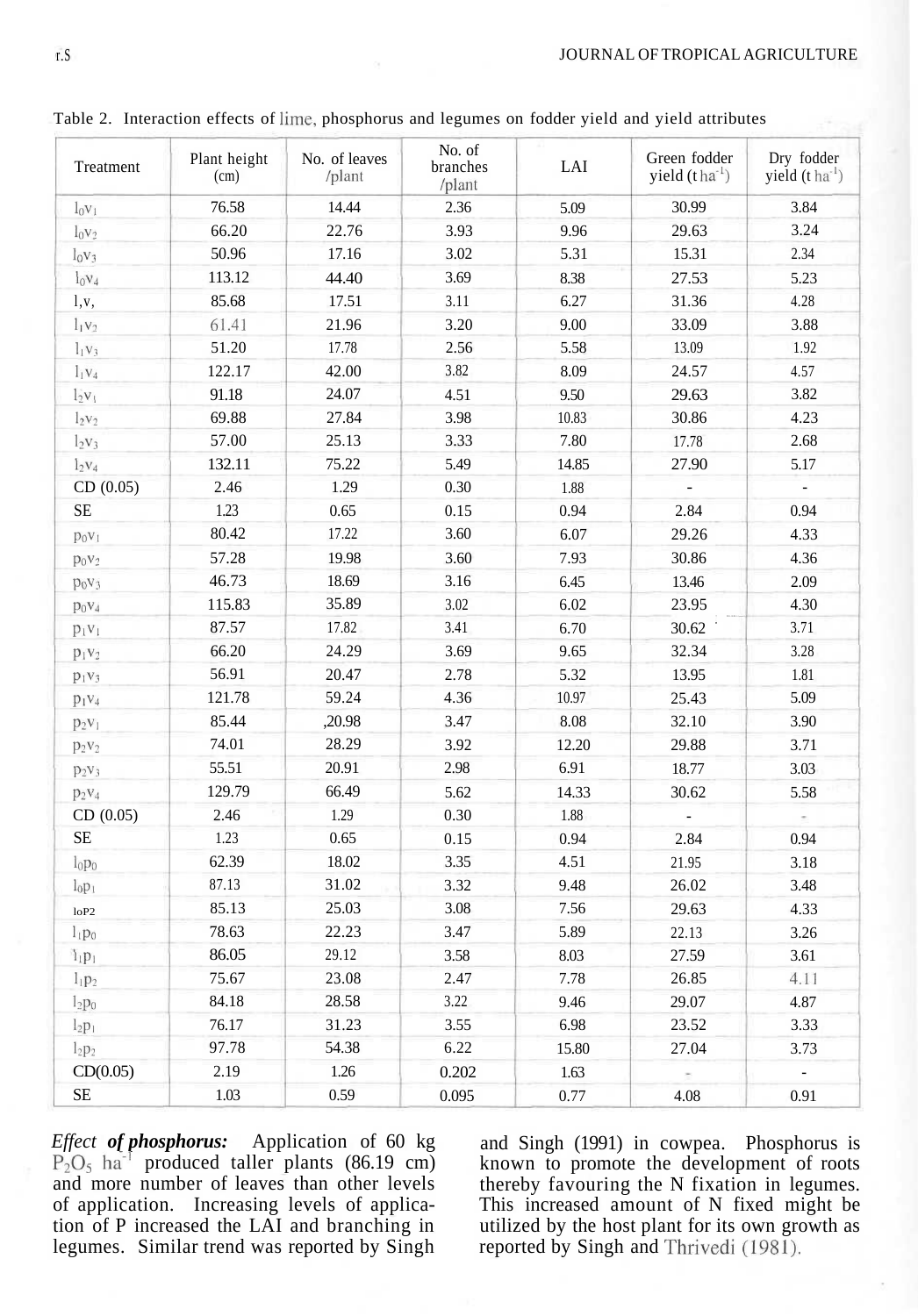*Effect of legumes:* Comparative performance of legumes in Table 1 showed that C-152 produced more branches and LAI while Co-5 had more plant height among cowpea varieties. *Sesbania rostrata* recorded more plant height, number of leaves and branches than cowpea varieties in general. The cowpea varieties C-152 and Co-5 were equally superior with respect to green fodder yield and dry fodder yield and *Sesbania rostrata* out-yielded the cowpea varieties in dry fodder yield. The inherent genetic make up of the plant, which decides the biometric parameters, varies in each variety. The highest green matter production potential of cowpea variety C-152 was previously reported by AICRP (1984). According to Jindal (1989), number of branches and plant height are important parameters deciding fodder yield in a variety. The more number of branches observed in C-152 or the tallness of Co-5 variety might have contributed to the higher green fodder yield in these varieties. *Sesbania rostrata* produced almost two times taller plants than other legumes and had more number of branches and was less succulent than cowpea varieties which might have contributed to its higher dry matter yield.

*Interaction effects in legumes:* All legumes recorded maximum plant height and LAI with highest level of lime (250 kg) application (Table 2). Increasing levels of lime from 0 to 250 kg increased the number of leaves/plant in all the legumes. Application of 250 kg lime produced more number of branches in Co-5 and *Sesbania rostrata.* Favourable influence of liming on growth of legumes is due to the indirect effect of increasing the nitrogen availability to the plants through increased nitrification by moderating the pH in an acid soil. Similar observation was made by Ramanagowda (1981) in fodder cowpea.

All legumes except cowpea variety Karnataka Local and Co-5 produced greater plant height with 60 kg  $P_2O_5$  ha<sup>-1</sup>. Application of 60 kg  $P<sub>2</sub>O<sub>5</sub>$  ha" produced more number of leaves in all legumes except in cowpea variety Karnataka Local which responded only up to 30 kg  $P_2O_5$  ha<sup>-1</sup>. More LAI and more branches were produced with 60 kg  $P_2O_5$  in cowpea variety C-152 and *Sesbania rostrata.* All legumes were found to be highly responding to the P *application* except cowpea variety Karnataka

Local. Phosphorus application increases the root proliferation and also favours the extensive exploitation of treated soil areas for nutrients and moisture, which eventually reflects in better vegetative growth. Variation in the legume response to applied P is probably due to inherent variation in plant uptake, characteristic to the variety.

Combined application of highest level of lime (250 kg) and phosphorus (60 kg) produced more plant height, number of leaves per plant, number of branches per plant and LAI just before harvest which might be due to better root growth and nutrient uptake.

*Interaction effect in Sesbania rostrata:* Enhancing the lime level from 0 to 250 kg significantly enhanced the LAI, number of leaves per plant, plant height and number of branches per plant (Table 2).

The LAI, number of leaves per plant, plant height and number of branches per plant enhanced with each level of increase in P application and highest values were recorded with 60 kg  $P_2O_5$  ha<sup>-1</sup>. Response of Sesbania ros*trata* to applied nutrients was previously reported by Murali (1989). Positive response of *Sesbania rostrata* to lime and phosphorus nutrition further points out the suitability of this legume for summer rice fallow conditions.

*Interaction effect in cowpea varieties:* **In Co-**5 and Karnataka Local, enhancing the lime level to 250 kg increased the LAI while C-152 did not show significant variation. Enhancing the lime levels from 0 to 125 and 250 kg increased the number of leaves per plant in Co-5, while in C-152 and Karnataka Local, lime levels from control to 125 kg produced the same effect. With each level of increase in lime, the plant height increased in Co-5 and maximum height was obtained with highest level of lime application. In all cowpea varieties except C-152, maximum number of branches were obtained with the application of highest level of lime while in C-152, first dose of lime reduced the branching while it was improved with the highest dose of application. Differential response of cowpea varieties to lime application is due to varietal variation in calcium affinity as suggested by Tisdale *et al.* (1990).